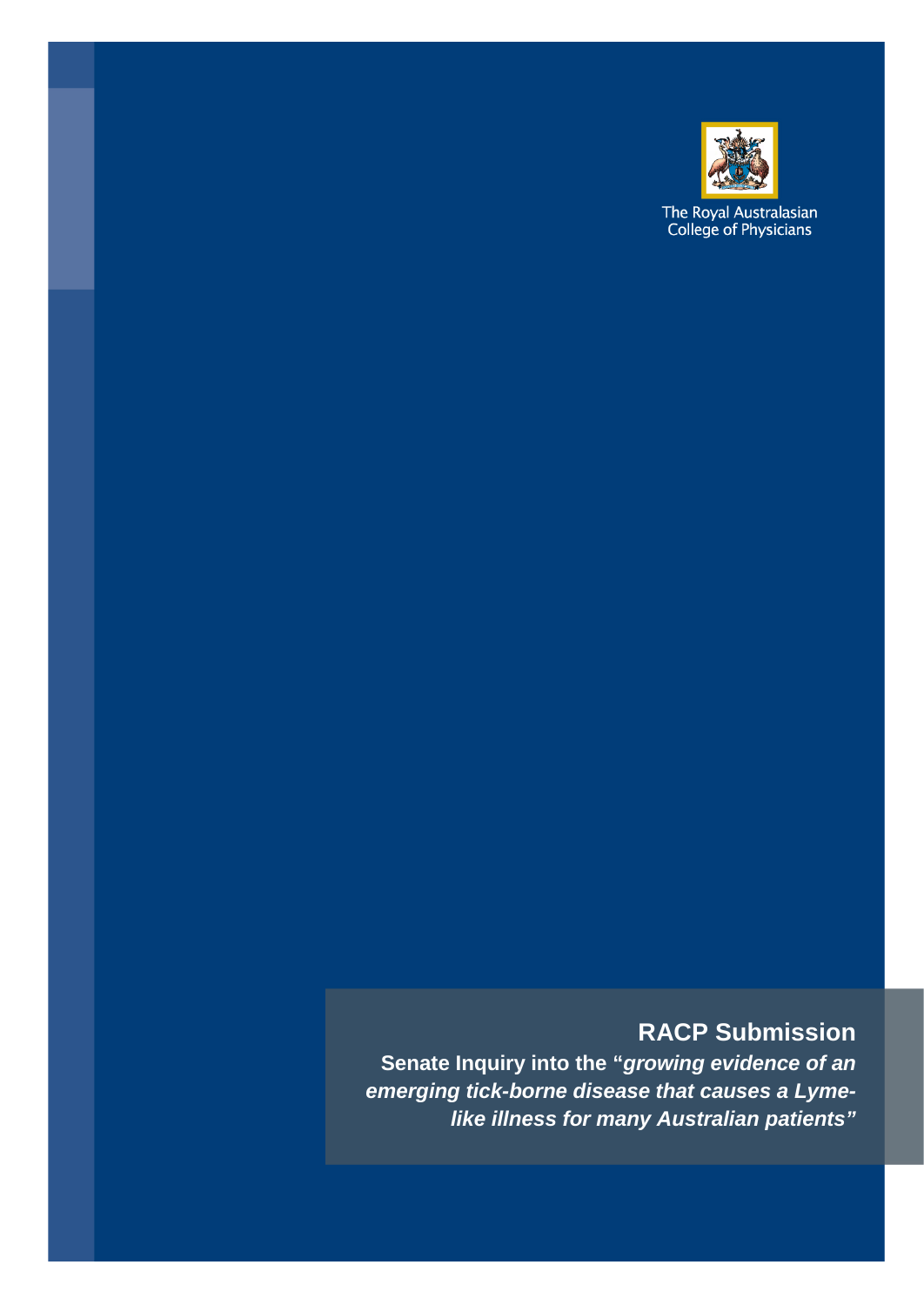## **Introduction**

Thank you for the opportunity for The Royal Australasian College of Physicians (the College) to provide a written submission to this Senate Inquiry into the *"Growing evidence of an emerging tickborne disease that causes a Lyme-like illness for many Australian patients".*

This issue is of great relevance to a wide range of College Fellows (including infectious disease physicians, neurologists, and public health physicians). It is a contentious issue in Australia where, to date, no reliable scientific evidence/research has demonstrated that Lyme disease or 'Lyme-like illness' can be acquired locally. It is also a contentious issue in areas where Lyme Disease is endemic such as the United States, where 'Chronic Lyme Disease is the latest in a series of syndromes that have been postulated in an attempt to attribute medically unexplained symptoms to particular infections'. [1](#page-2-0)

'Lyme-like' illness is a term that has been used in the Australian context; however, the particular range of clinical manifestations it is being used to describe is unclear. Thus, it is not possible to provide reliable information on its occurrence and location.

The College is aware that a number of infectious disease physicians have reported seeing patients with typical signs and symptoms of Lyme Disease confirmed by reliable, locally-available testing as outlined in the Royal College of Pathologists of Australia's (RCPA)<sup>[2](#page-2-1)</sup> evidence-based Position *Statement: Diagnostic Laboratory Testing for Borreliosis ('Lyme Disease ' or similar syndromes) in Australia and New Zealand.* To date, all of these patients had a history of travel to Lyme Disease endemic areas.

The College fully supports the RCPA's view that 'only a genuine case in a non-travelling Australian patient would confirm the disease as being present in Australia<sup>[3](#page-2-2)</sup>. As such, we support further scientifically rigorous research into this issue. Any research in this area would need to be competitively funded by reputable funding organisations such as the National Health and Medical Research Council (NHMRC) and the Australian Research Council.

The College is aware of anecdotal testimonials from Australian patients believing or having been advised by clinicians that they have acquired Lyme Disease or 'Lyme-like illness' in Australia. A number of organisations and clinicians lobbying for the recognition of locally-acquired Lyme Disease or 'Lyme-like illness' in Australia are generating and perpetuating unverified claims to the detriment of patients. We empathise with those patients whose suffering is real but for which the causes have not been clinically identified. We understand that, in some cases, they feel their concerns have not been appropriately acknowledged and listened to by the medical profession. Emotional testimonials are often presented in the mainstream media with little understanding of the scientific evidence in this area; this contributes to creating a great deal of confusion amongst the general public. As with all conditions, the priority for clinicians is to provide a clinically-sound diagnosis based on the best scientific evidence available at the time and to offer evidence-based therapies and treatments where the benefits to the patient outweigh the risks.

Some patients who have been advised they have Lyme Disease or 'Lyme-like disease' argue that they have tested positive to the disease. The College is concerned that these patients are receiving dubious positive diagnostic tests from unaccredited laboratories both in Australia and overseas. In some instances, these laboratories may perform unvalidated tests that are not accredited, or perform validated tests with the use of criteria that are not evidence-based.<sup>[4](#page-2-3)</sup> As a result, many of these patients are being misdiagnosed and receiving inappropriate treatments with significant risks of harm and adverse effects. These harms and adverse effects include line infections from parenteral therapies, potential toxins from unregulated medications and known antibiotic side effects. In some cases, patients are being prescribed antibiotic therapies over periods of times that far exceed the length of time recommended in guidelines for the treatment of Lyme Disease which has been confirmed by validated tests and accredited laboratories. Restrictions on the use of